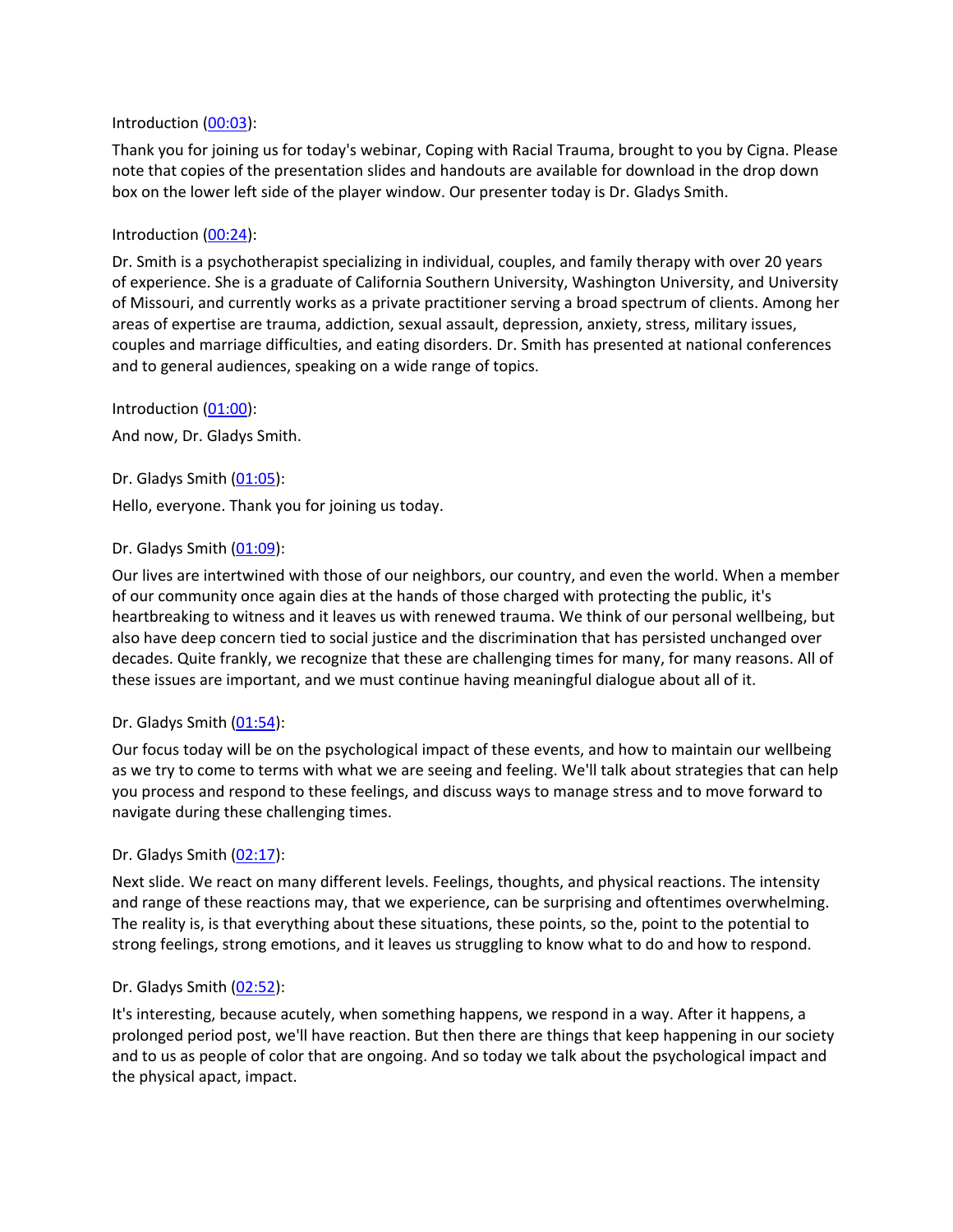#### Dr. Gladys Smith ([03:18](https://www.rev.com/transcript-editor/Edit?token=tK-st8dzSTAJLtp3tZg7K5WIaAWStisX4ni5dZOe1XjDd34XjgWvg89iZha8nLj2wmmIjKmjIwRJrGWhDDDT3mE0EJ4&loadFrom=DocumentDeeplink&ts=198.64)):

The first part of this slide says feeling. They can be intense, fluid, or all over the map. Whatever you are experiencing is what you are experiencing. There is no right or wrong. Our emotional act, reaction, may have started with feelings of shock or numbness, and as the experience begins to register, the floodgates open and you may find yourself with unfamil, in unfamiliar territory with deeper emotions. Profound sadness, anger, outrage, grief, anxiety and fear. What we are experiencing, again, is collective trauma and collective grief.

### Dr. Gladys Smith ([04:01](https://www.rev.com/transcript-editor/Edit?token=l_BWFTiKZWF5gKZebiR0W-kUhNB6gmzdgdHGu2JhcqhRviaG-zcygOfVrcH4hon94XI_ydOucCobD7FLNfWZHFS_7do&loadFrom=DocumentDeeplink&ts=241.28)):

There are several key words. Collective means together we're experiencing it, we're seeing it, we're feeling it, in our homes and our community. And trauma and grief again. The loss of an individual. Our thoughts can race and strain to find a place to land, 'cause that's what our mind does. We wander. We try to figure things out and make connections. Many people find that they can't stop thinking about it or have trouble concentrating. We find ourselves on, constantly drawn to news reports, looking over and over and over, as if something's gonna change. Our physical reactions may be less expected. People sometimes can't stop crying, or have an inability to sleep. There may be strong feelings of restlessness or if they can't, sometimes they just can't be still. An upset stomach, or a pounding heart, or trembling are very common.

### Dr. Gladys Smith ([04:59](https://www.rev.com/transcript-editor/Edit?token=C5RRd0rbvnVTlQ-XntR_9uMrdBmEJZGGNxrQHrnU8FZyxAIVaDkr23-KkErkcTLY_rdl9JNah7W3KSfXUdU5gC60s9s&loadFrom=DocumentDeeplink&ts=299.89)):

There is a gentleman by the ga, by the name of Rims, Resmaa Menaken, and he is from the Minnesota area. He's a psychotherapist. He wrote a book called My Grandmother's Hands. It talks about healing racial trauma, our topic today. He says that sticking with the discomfort. The body's design is to protect itself and to slow down, but when we try to keep going, we have this dissonance in our body and in our mind. Trauma is about being stuck, and being, and racial trauma is about being stuck in something that you can't get out of. You can't get out of your color. You can't get out of your history. But some of the things that we're gonna talk about today, which are coping skills that can help you deal with those intense feelings.

### Dr. Gladys Smith ([05:52](https://www.rev.com/transcript-editor/Edit?token=sd7aI5k9Bbel8DH0DOfUMgxN27FZNCnrwAYtLr61B3rUR-KqLFHNZXz0AgrE-9Odqm-cxLipQA3RUQjA2CmvYpJfBjM&loadFrom=DocumentDeeplink&ts=352.92)):

Mr. Menaken says that racialized trauma affects our bodies. The slide says that it is your feelings, your thoughts, and your reaction. They, you know, we have to learn to deal with those. We have this thing, it's called the window of tolerance. You've heard people say you get on my last nerve. Your grandmother may have said it. Your mom may have said it. Your wife may have said it. Your brother. Somebody has, has said that and you've heard it, said that you get on my last nerve. Well we actually do have a last nerve.

### Dr. Gladys Smith ([06:21](https://www.rev.com/transcript-editor/Edit?token=0jpRwQMX8Ggv5RNyk_nzzCiCMWEpTRIjCK--Mts-U6XGX29w5-uTZhATBGgddaww77C6sgMU4uZqJTuhOItYjEipSsM&loadFrom=DocumentDeeplink&ts=381.98)):

We have this thing called the window of tolerance, and what it does, it explains how trauma, whether it be racial, collective, of collective grief, affects our window of tolerance. So window of tolerance means that last nerve, how much pressure you can take, how much heat can the pot take before it either boils over, which is hyper-arousal, or it simmers all the way down until it's so cold that it's, you're spaced out. You're zoned out, you have numb, frozen feeling, your body wants to just shut down. We respond in many different ways. And remember I said that there's no right or wrong.

Dr. Gladys Smith ([07:03](https://www.rev.com/transcript-editor/Edit?token=0x4lJ_54-J_8FfhnSj8Kqn4EGQGAPKsTXPykuiwCajw5Z7x7gvmOoUvguuxPEKfXJvtMM7KjpdzTkXk06uPnAAztbWg&loadFrom=DocumentDeeplink&ts=423.99)):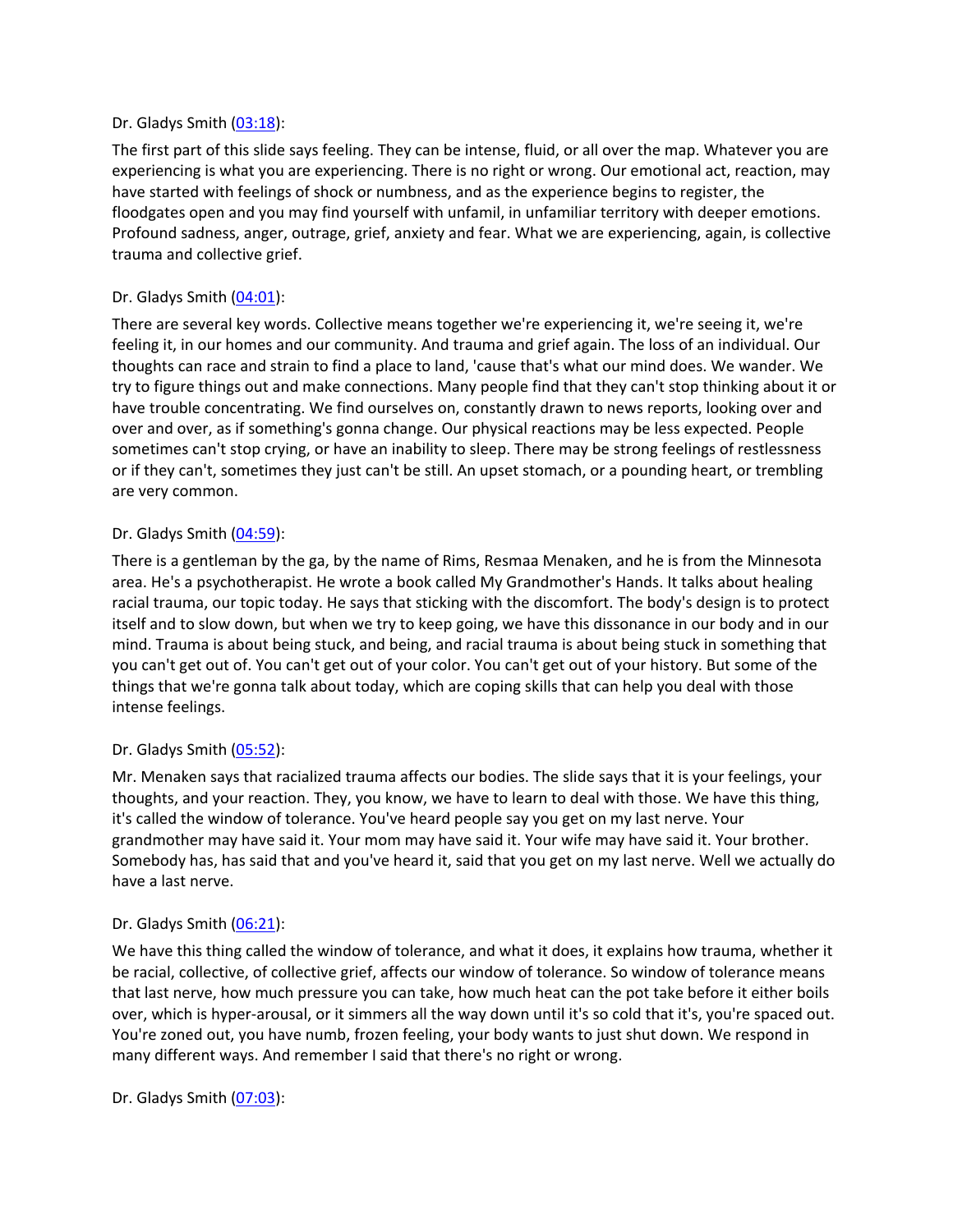But that it your way, how you respond to a situation. When you're in hyper, hyper-arousal, you're anxious, you're angry, and you're out of control. You can't make good decisions when you're out of control, and you can't make good decisions and act in a responsible way when you're hypo-aroused, because you don't wanna move. But it's understanding that you go through a range of emotions, which is the most important thing.

# Dr. Gladys Smith ([07:30](https://www.rev.com/transcript-editor/Edit?token=0jkHZNH3qxgY02rFjPUidsyUNTaqLBdBMwEpVenJUH1demG79GDWFsr-oGsop6Oi9oQaa7r-VD5p3u7t9bPXB3xhGR8&loadFrom=DocumentDeeplink&ts=450.97)):

Next slide. Understanding your reaction allows you to make better decisions. Your reaction may be intense even if you didn't have a personal connection. But somehow, some way, we have a personal connection to what's going on, because it's about racial trauma. Our race, what has happened to our race. History of other incidents and personal experience can compile feelings. If you've ever been marginalized, my, experienced microaggressions, discrimination, prejudice, on the job, off the job, in your home, in the church, in areas where you frequent, you know exactly what I'm talking about.

# Dr. Gladys Smith ([08:14](https://www.rev.com/transcript-editor/Edit?token=EGiC4ozlYNoED7xNV55padNP3uwfbirtAcTsNjQ6_ItP40NOmhk3m8k09bdLCerwmCJ8q9ZIkuHg6FUsgfdGXR7nMNk&loadFrom=DocumentDeeplink&ts=494.07)):

The aftermath adds layer upon layer and layer of emotional experience. Now, one of the resources that I can tell you about now, uh, rather than later, is a self care wheel. Understanding where you are in this whole process. There's a guy by the name of Dr. Stephen Porges. He has a theory, and that theory is called the polyvagal theory. The vagus nerve is the 12th cranium nerve and it, it touches all the organs in your body. He says that, he describes the, the human autonomic system in three ways. And this is dismantling how to understand what you're feelings are.

### Dr. Gladys Smith ([09:00](https://www.rev.com/transcript-editor/Edit?token=CZdNiIEZn3gj0BiR7Pv5vqaNHF66w_FkYhdbtZlNmmZHxGxZAjhxm_uzy8aFlIgCrX3SYFeW77Utpf9T4kp4K4H_sLg&loadFrom=DocumentDeeplink&ts=540.09)):

The first one is we are safe. We feel good. We engage with people. We talk with others. I see you, you see me. We're engaging. But when we have any indication of a threat, we mobilize to meet that danger with either flight or fight response. We wanna run away. We wanna hide and not deal with it, or we wanna stay and fight. It's a visceral response.

### Dr. Gladys Smith ([09:31](https://www.rev.com/transcript-editor/Edit?token=B4e7VGRvAJnvgGABJvHcFN0X-ELuy8VGlPqm7yFZUNHGZtUOEXk2sIBCtfdJzznWLsd1P0gvqP92mfaYQ6BUvfBS4Xo&loadFrom=DocumentDeeplink&ts=571.58)):

The third way that he says is that when we're overwhelmed by threat, we survive by mobilizing our autonomic nervous system. Now that, it just rolls right, right in. It's autonomic. It has two parts to it, the sympathetic and the parasympathetic. The sympathetic is that alert fight or flight. The parasympathetic is what we call the rest and digest. Safe and calm. And at the end, I'm gonna, um, teach you some tools to help you activate that parasympathetic nervous system.

### Dr. Gladys Smith  $(10:04)$  $(10:04)$  $(10:04)$ :

The slide says the elements of this situation, whatever it is, come together in a challenging mix of loss, grief, anger, outrage, sorrow, and fear. We can't expect ourselves to not have a strong reaction to what's going on, but what happens when we're hypo-aroused is that we get that numbness. We don't even know what we're feeling. Racial trauma can be triggered by violence, injustice, and a lack of unfairness in the world. The tragedy is compounded by the fact that history, recent and past, show a pattern of similar events. It's hard to escape the sense of outrage and sorrow that's happened over and over and over again.

### Dr. Gladys Smith  $(10:50)$  $(10:50)$  $(10:50)$ :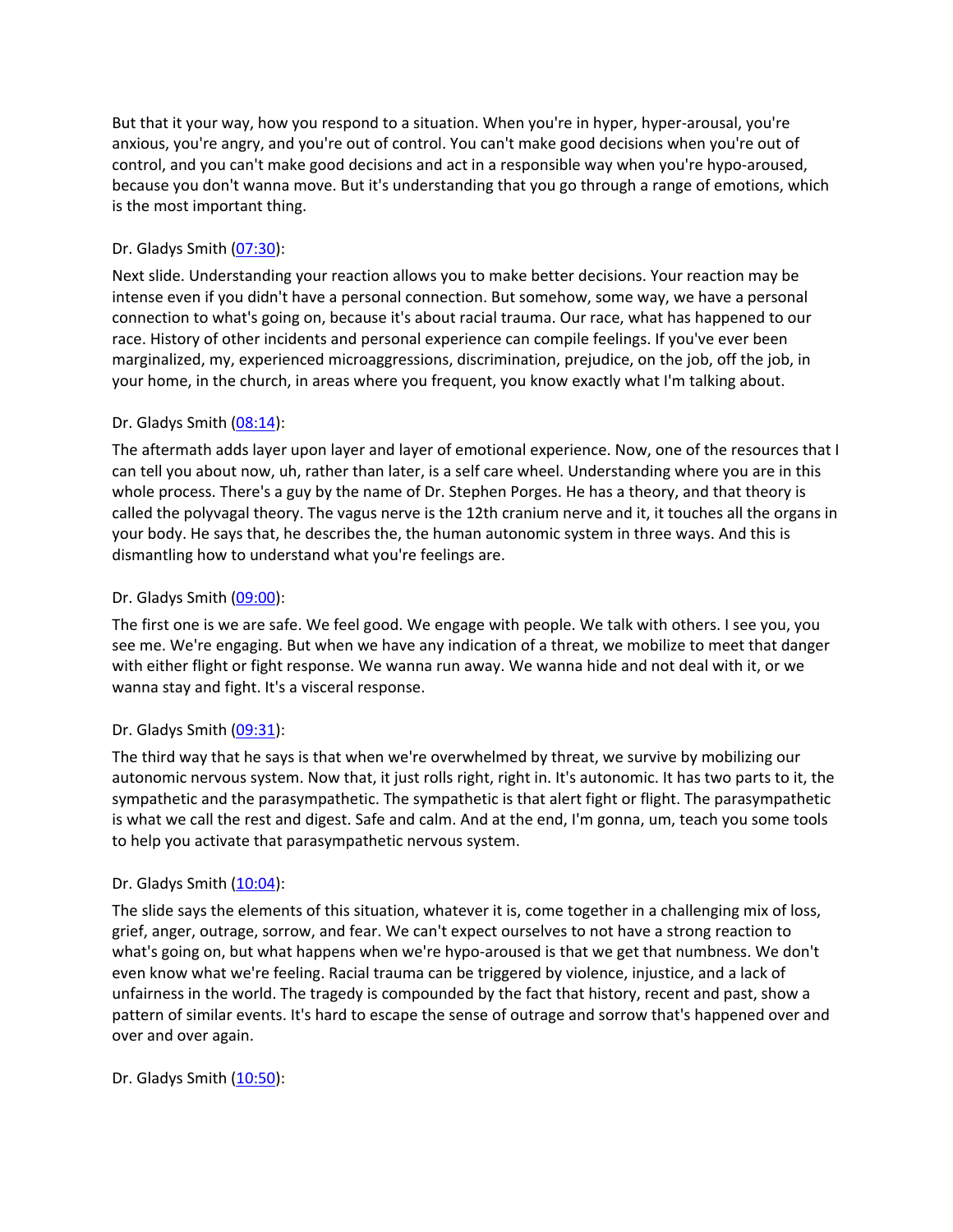For those who've personally faced systemic inequalities, this may be less of a revelation. The aftermath, the post, the ongoing, throughout history, a deeper need for justice and resolution has compelled people to exercise their constitutional rights to march, to speak out against it. But the scary part is that's when the violence comes in. I talked about that overwhelming desire, that fight, uh, process that occurs. Harnessing that is extremely important. Being heard is extremely important.

# Dr. Gladys Smith  $(11:31)$  $(11:31)$  $(11:31)$ :

Next slide. Coping op, co-opted thoughts. Shifting your perspective. Extremely important if you want to take action. The intensity and the broad impact of unfolding crisis demands our attention. We can't ignore or forget it. We have to do something. While we do need information to process the experience, we risk being overwhelmed, flooded with emotion. Shifting your perspective as the slide says, hearsay and some social media, uh, and mainstream media resources can increase your anxiety, increase your fear, increase your desire to reach for something to self medicate.

# Dr. Gladys Smith ([12:22](https://www.rev.com/transcript-editor/Edit?token=8y0CG0RubxuMyPV_vI08i8hlmQ3V-DrFtD5vEB1EwJvOMWICIarLOxtsTyQERL7gnXDGDZDoRki5LMNboVMTRgLTqRo&loadFrom=DocumentDeeplink&ts=742.53)):

We crave for information, but there can be a value to taking large breaks. Listening to the news in the morning, and maybe listening to it in the evening. Having one day that you listen to it, or one particular time. You know, the news repeats itself like every 15 or 20 minutes. You watch uh, an hour long show, and you've seen the same thing three or four different times. So the thing is watch the top of the news or the end of the news. Find a way that you're not ingrained in the hearsay and the social media over and over again. What I've found some people do, is they'll listen to the television, they'll get on their, um, they'll listen to, um, the radio sometimes, and then they'll get on social media.

### Dr. Gladys Smith ([13:05](https://www.rev.com/transcript-editor/Edit?token=mXJE2it6hfoaQrBkClroc5N6SlWfXXlaq1IDSU1QncRP_gLymCw7mLWABZokctNFUQyX5oeZxYEx9xLBtVRmWK-dBc4&loadFrom=DocumentDeeplink&ts=785.81)):

Limit your exposure. Engage in something meaningful that brings your focus and energy to something else for a short time. Our images and the things that we allow to be our images, as the slide says, mental images and your imagination have the power to trigger the same stress response as you would feel if you were in the actual situation. So it's not just watching the killing of George Floyd, or this weekend, Rashad Brooks. It's actually feeling like you're there. Your heart is racing. It's hard to swallow. Your stomach isn't digesting as it should. You have a cognitive reaction, and then you have a physical reaction, and it is important to understand that both of those things occur.

### Dr. Gladys Smith  $(13:56)$  $(13:56)$  $(13:56)$ :

Next slide. The fear of the unknown ... is scary. But what's gonna happen next. I heard a reporter the other day say, "We're all waiting, holding our breath, waiting for what happens next." The intensity and the impact of these crisises has us thinking about what's gonna happen next. We're also managing a level of anxiety. We ruminate, thinking about something over and over again. Worrying about our safety and our wellbeing. We try to teach people, when we teach them about trauma, is feeling safe and being safe are two different things. Making sure that you are safe, making sure that you check in with your friends and your family, making sure that you are safe.

### Dr. Gladys Smith ([14:49](https://www.rev.com/transcript-editor/Edit?token=mcRXBYDfjBC7-X2ZNyGrE_fU4dmjljchPbQZt-pkaWNgERAvkSBLjOYhQz4EracZFTDI1hnG5LcbtZMH4tEGvaodQog&loadFrom=DocumentDeeplink&ts=889.68)):

But also knowing that you're safe, and that you can change the channel. You can cut off the television. You can cut off the radio. Remind yourself of positive actions that are ongoing as well. Focus on what you can control. You know, things that you can control is how, what happens after you respond, what happens after you see something or hear something, or experience something. Those are things that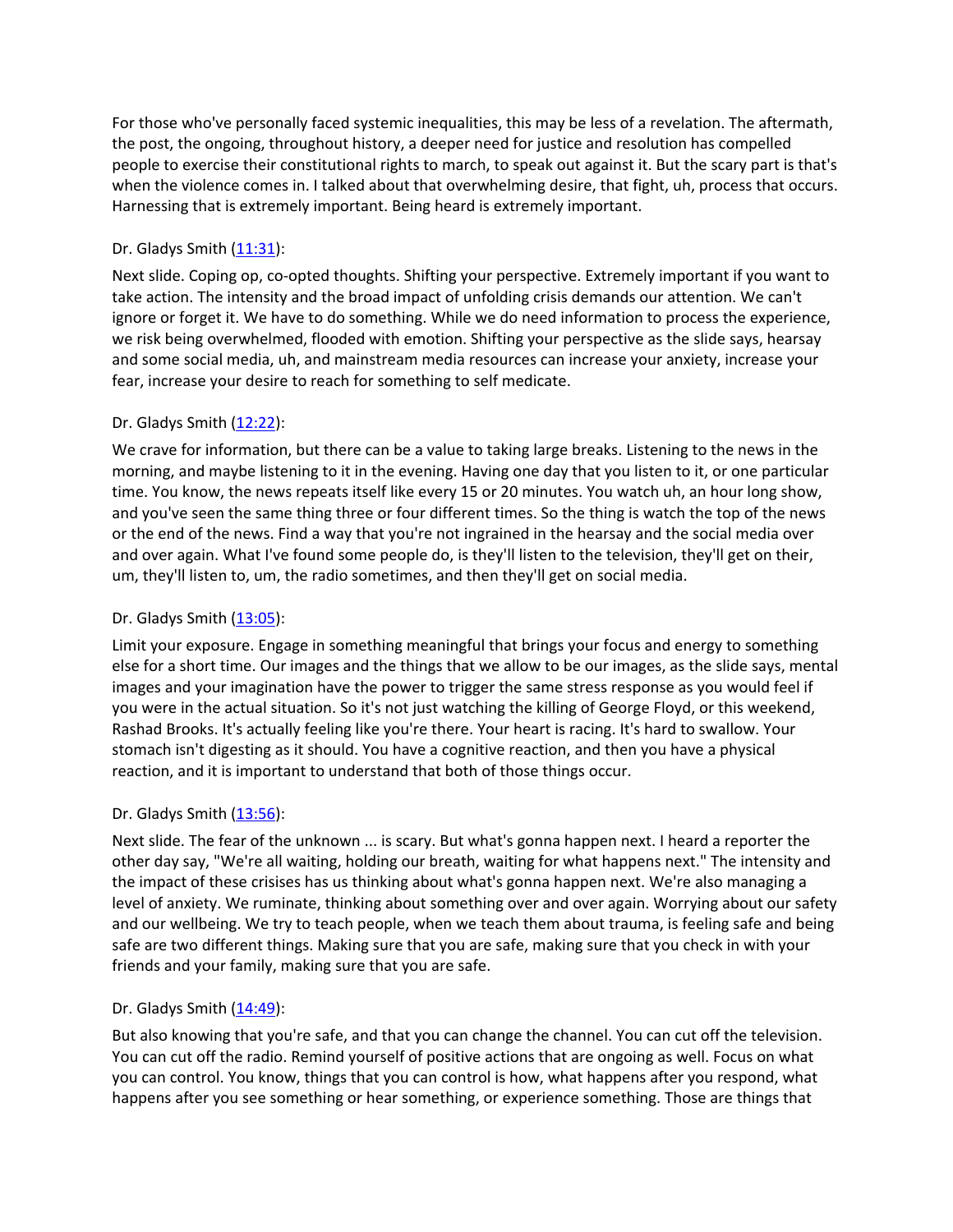you can control. Often times we can't control what they, what happens. Those individuals that are practicing their constitutional right by marching are taking action in a positive way.

### Dr. Gladys Smith ([15:28](https://www.rev.com/transcript-editor/Edit?token=NB_4KtZd_e9dc1w3zX9zBqdqGuYbXy5F4l-p7yF-GxL_rBZik0D8CQkk44FNuhV0-SPfd9Hi-ioYQsh1PmM5q5lHuIE&loadFrom=DocumentDeeplink&ts=928.54)):

One of the things that you can do to take, uh, safety steps is to give yourself a sense of control. Monitor the situation. Learn about the true level of risk for yourself, as communicated by local authorities. Being aware of what's going on in your environment. Figure out how you can, um, you know, get your basic needs met, and if this is impacting your current situation. Check in with your friends and family. Remind yourself that positive actions are part of this too.

# Dr. Gladys Smith  $(15:58)$  $(15:58)$  $(15:58)$ :

Positive actions are you being engaged in the community, being engaged with your family, doing what you can do, also knowing that there is a pandemic out as well. Being safe, wearing your mask, keeping social distance, but being engaged. You can be involved, but you have to do the first thing first, is to take your temperature and understand where you are. It lessens the fear of the unknown.

# Dr. Gladys Smith ([16:28](https://www.rev.com/transcript-editor/Edit?token=Ezne1jdmwmCKttj0S2aY9O2K7BpvxLHh0jx-VXCTOZ2WRNTz12Z49pVjBZqZa4YOjoQKQksLi-Yz_rAI4fvi7JzB-Fc&loadFrom=DocumentDeeplink&ts=988.07)):

Fear of the unknown is part of our hardwired threat response. Remember that fight or flight that I talked about? Making sure that you take a breath, ah, whenever you can. Making sure that you understand what's really happening, that you're engaged in watching the television for 15 to 20 hours. You're sitting there watching television over and over again, the same thing over and over, when there are things that you could do, like pull out a coloring book, pull out a journal, start to write in that book. Contact others, do a FaceTime, write letters, something that we stopped doing. Resources are about of what we can do without focusing on social media and hearsay.

### Dr. Gladys Smith  $(17:10)$  $(17:10)$  $(17:10)$ :

Next slide. Trying to make sense of all of this is where we're at, and why we're offering this workshop. Try to understand what is happening. What happened? I can't believe this. Now, in the stages of grief, one of the, one, one of the first aspects of it is disbelief and denial. This can't be happening. Consider how to respond in a meaningful way. Understand what's going on. Try to understand what's going on. Those who are not African American, Black, or part of the communities of color, can educate themselves.

### Dr. Gladys Smith ([17:46](https://www.rev.com/transcript-editor/Edit?token=xEX_q6Y8Q_NLkKubYbA9huS3HtEeaRXg7oINUnMRptQade2Md0-xhIbNzA7EXAlMrmy1cUi8pQWZA8Zlz07cegVIBew&loadFrom=DocumentDeeplink&ts=1066.1)):

Couple of resources that are really helpful and they help you understand the historical connotations are Henry Louis Gates junior's book, America Behind the Color Line. And it's just one of many. The other one is, uh, The New Jim Crow by Michelle Alexander. Allows you to understand the history of how we've got to where we are today, with mass incarceration, drug laws, policing, the enactment of policing. Understanding all of that past helps you understand your reaction and people's reaction to what's going on right now.

### Dr. Gladys Smith ([18:25](https://www.rev.com/transcript-editor/Edit?token=1-Dsty6KfvZcypb0J363fXojq4pWBBWtxvlOSyqn4jw_4U2oi79tA2YSa62pU_agwzuo8xprnu6yTotPjWkv4Istj3M&loadFrom=DocumentDeeplink&ts=1105.13)):

One of the things that some, uh, organizations are doing are purchasing two little books, the Little Book of Racial Healing and the Little Book of Race and Restorative Justice. And reading them as a group, having talking circles in your churches in, and the individuals in your community, so that everybody gets it. Some of the topics in the, in the two books include understanding restorative justice, trauma healing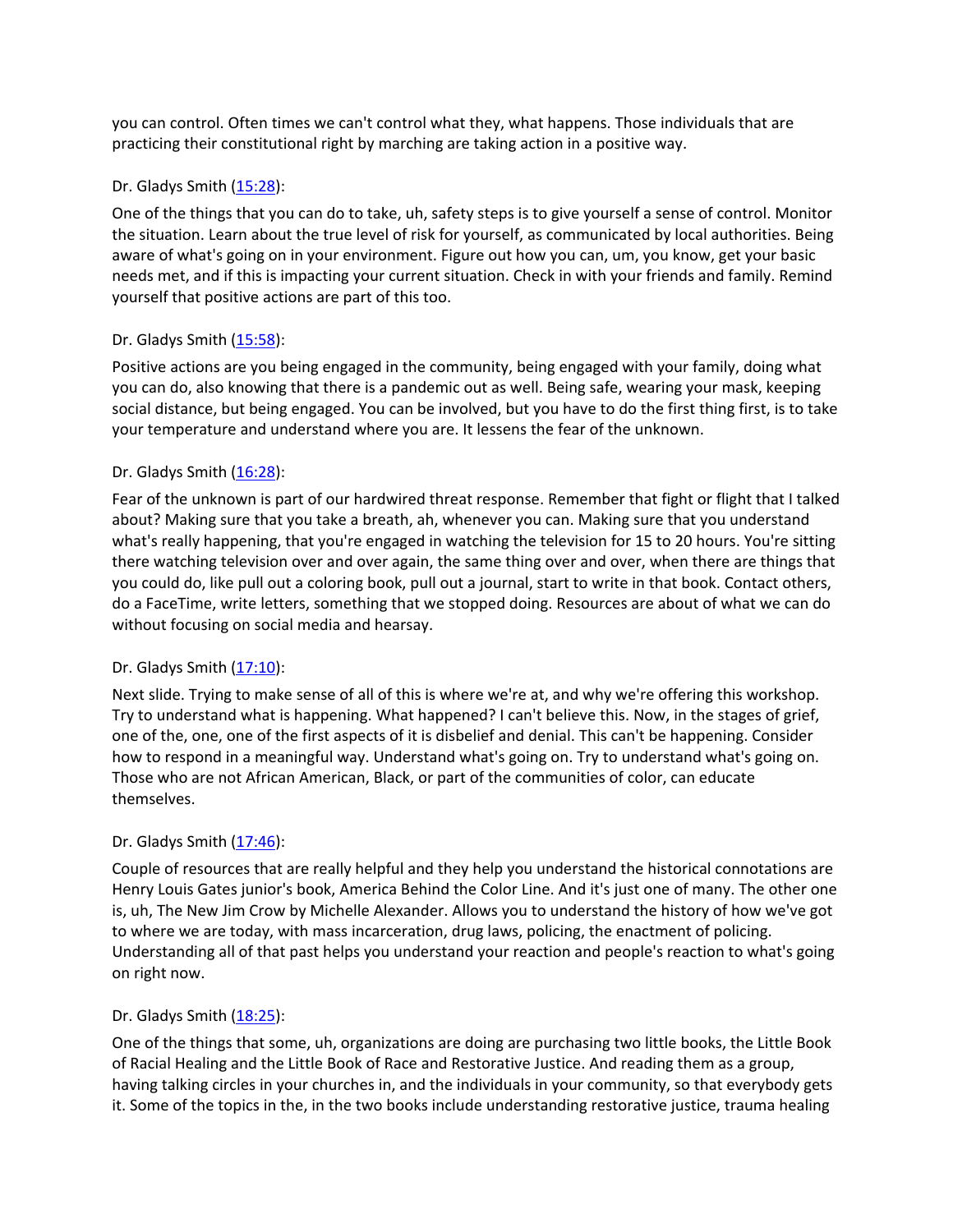strategies, things like seeking physical and spiritual and emotional safety, creating nurturing and loving relationships, engaging in spiritual faith based activities, creating opportunities for physical and spiritual and emotional release, taking risks for those who have been labeled the other. That means connecting with individuals that are not of the same race as you to understand what they're going through so that you can, they can understand what you're going through, and then we can reach a healing.

# Dr. Gladys Smith ([19:20](https://www.rev.com/transcript-editor/Edit?token=QVrUru_R6Am2xNyiTJZTHF0Qg2AE2MhzrHBAP3N9cG9L8ehTRIb8NW4d7soZvb5ALMLnDr--pVBpp0w2mDB4FlSz4lc&loadFrom=DocumentDeeplink&ts=1160.76)):

Participate in joint projects. There's a resource called, uh, Educators for, uh, for Social Justice. That group is here in St. Louis, but they have it in every city, every state, and it helps educators, who can be of any persuasion of education, come together to figure out how we educate ourself and educate the world.

# Dr. Gladys Smith ([19:41](https://www.rev.com/transcript-editor/Edit?token=otIkJKEvJaRq1sRg7d94b57M6csQpKB344K0Sn6tTUjSbr0vDeOwmGm81pdfrPXYyX9YZXl-1YcpzCpS3221uPNgrXw&loadFrom=DocumentDeeplink&ts=1181.96)):

Get familiar with the movement. Understand why Black Lives Matter is an important entity. Understanding the history of the NAACP. Understanding the social and social services organizations that are in your area.

# Dr. Gladys Smith ([19:57](https://www.rev.com/transcript-editor/Edit?token=TOLWY2WrOvxHGXBFVivqXu6PjfLocNc9ng-LIeqw1YKSxCh04XHhPZN-R_pRjOalF3ULdwBdeMS62VjeEANF3RsPbhQ&loadFrom=DocumentDeeplink&ts=1197.11)):

But I think the most prolific thing that all of us can do is understand that focusing on unanswerable whys can leave us feeling powerless and unable to move forward, and it is about moving forward. It may be helpful to ask different questions, and different questions of different people. 'Cause sometimes we think we have all the answers, but in actuality, all we have is what we have and what we know.

### Dr. Gladys Smith ([20:25](https://www.rev.com/transcript-editor/Edit?token=1OoASct_IGJEkJ5jlZXwE5sG5w0geIVnu2aTjkAjHbqZGDiXng9zLzlBhmMmtOAp830ps40SXRBsfrF5ExBqkGpLmbY&loadFrom=DocumentDeeplink&ts=1225.76)):

Trying to make sense of all of this, for those who live in the history every day, it can be valuable to be familiar with the movements. And I say that again, and I said it earlier, but it really is important to understand what's going on with the history so that we understand what's going on with the here and now.

### Dr. Gladys Smith ([20:48](https://www.rev.com/transcript-editor/Edit?token=CsNcAmyUiTqkC-wIwEL7b1-jyc403hwoKSOzPN4ZA1eTkQR7iYaVX88Wp2X-3aOawZJOsOfOgIRXwf5PHuzUg7_v4e4&loadFrom=DocumentDeeplink&ts=1248.69)):

Next slide. Direct strong feelings. There's a way to channel your anger into constructive acts. Support others in meaningful ways. Allies have an opportunity to use their privilege to advocate for justice. Use your voice to support the community. This might be anything from social media platforms with our friends and family, conducting a Zoom, conducting a FaceTime, educating those who want to be educated. The combination of outrage and powerlessness, of on which is our basic level is hardwired, anger can spark a need to make the world sit up and take notice. You know, a gentleman said to me the other day, he said, "Well, if people threw, if we threw cotton balls, you know, they wouldn't get it." But there are things that are a step above cotton balls without putting fires, or, uh, danger, endangering others.

### Dr. Gladys Smith ([21:46](https://www.rev.com/transcript-editor/Edit?token=VzPz31rx0fIQSPyRE3iBQW5-XNN_-Q4T5kNAAJo5rDtX2bdhxOR8VieTIcPXRjo7KgM6q_ZcZYxoq5zd3oObB_V1TnA&loadFrom=DocumentDeeplink&ts=1306.26)):

It's about taking productive action. Channeling our anger, understanding our anger, and find support in others. Investing energy into making a difference can change your emotional temperature. Just by taking a breath first, recognizing where you are so that you're able to move forward with vigor, and making sure that people understand what you've gone through and understand your impact, and why you're feeling the way that you do.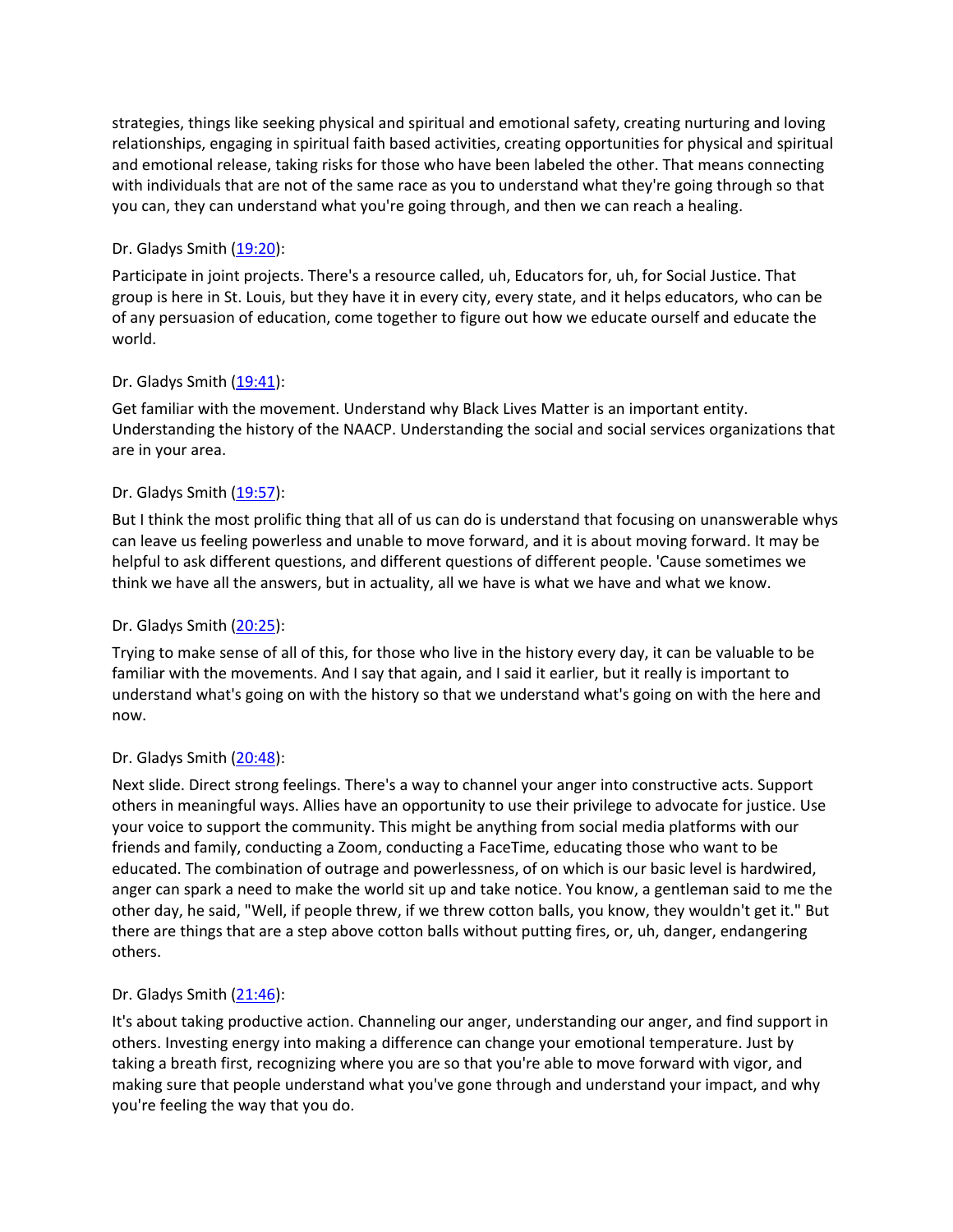### Dr. Gladys Smith ([22:24](https://www.rev.com/transcript-editor/Edit?token=lQli9eI7opz7bYBNMHq7IM3Wp16iiFHT_cNH2LT_ujhkt7MMIRZD_DXnX8SAQCeDl53KYmxkZt1OzbEcbG1FZig-Um4&loadFrom=DocumentDeeplink&ts=1344.38)):

Next slide. One of the most important things that doesn't happen often is that, um, you, you heard the saying you're as sick as the secrets that you keep, and unfortunately, that applies to our families, to our friends, and most importantly to our children. It is really important that we talk to our children, and to our families, about what's going on. Being open and honest. For parents, this is a big challenge. How do I talk to my children? What are some of the things that I say? What don't I say?

### Dr. Gladys Smith ([23:02](https://www.rev.com/transcript-editor/Edit?token=WUR10ttOk3cOoTiJWY8FjkPNjZULcD2eA_RpbIkJVPxWTcXjo-eIolkIOLkL-jE3KiDky-PtsW0cz0eR6pW7zWMAZIo&loadFrom=DocumentDeeplink&ts=1382.95)):

Start by asking them what they have heard. What worries them. Encourage them to talk about their feelings, but you have to be comfortable about where you are in your feelings. That's where that resource of self care wheel comes in. That's where that resource of knowing what, uh, the who, the what, the when, and the why, where of trauma. Trauma is a serious injury. It's a shock. It's an emotional wound, an event or a situation that causes great distress and disruption. And remember, it could be right away, which is acute. It could be post, right, you know, months later, years later, or it could be ongoing, and that's what racial trauma is. Ongoing, an ongoing infliction of a wound that never gets to heal. And we have to acknowledge that, but the thing that we do have to acknowledge, most importantly, that healing is available.

#### Dr. Gladys Smith ([23:59](https://www.rev.com/transcript-editor/Edit?token=NI7Atm7rNsFF9I1AVT4la3XPdNdDhMCsfdHyBb9LvwTwcWpK4E0GwFoKGGjWux6RuUDtI1Ooa5Cuq5ZkKVo2UvVyEEs&loadFrom=DocumentDeeplink&ts=1439.36)):

Let your children, just as you allow yourself, to know that emotions are okay. Share honest information about your, at their level, not at your level. Help them understand as a child. Reassure with words and actions. Talk about positive ways to respond. There's two resources that go along with this. One is if you Google belly breathing on Sesame Street, belly breathing, it's gonna come up with a great like five to seven minute, um, YouTube. And what it says ... I can't sing, so I won't sing it. But it, it says belly breathing, over and over, and it shows a lot of colors, but what it does, it engages your children into breathing. It allows them to know that when you're having difficult feelings, sometimes you don't breathe like you should, and that causes your body to react in a certain way. And sometimes all you need to do is just take a breath. So it teaches them belly breathing, but it also teaches you belly breathing.

### Dr. Gladys Smith ([24:57](https://www.rev.com/transcript-editor/Edit?token=sQ7h6W-94_jraOqeRaTfGUGqbOEif7QjUNLbvX05_nR9wAU2ls-qS7cJefxkw6gc4pTrDwyYhw-UfXT40SyCLB8zib0&loadFrom=DocumentDeeplink&ts=1497.02)):

The second one is Sesame Street's new workshop that they have on race inequality and equality in the world. It is phenomenal. It goes over from a child's level of how to understand difference and likenesses, and how to be racially responsible, how to be socially, in, responsible, and how to engage with others. It's really wonderful. They've taken time to make sure that our children understand, because they are our history. You know, they are our, what's gonna happen to us really depends on how well they understand it. They are the change.

### Dr. Gladys Smith ([25:35](https://www.rev.com/transcript-editor/Edit?token=T_6c_1IG5EbkwYVsEBTaYfMCnb9dL4Ls9uFp4UEpw0kD84ymnSFdZ_7MyigWYKVm-XOmEsGUMpZdnBos2Ps3umt1P-0&loadFrom=DocumentDeeplink&ts=1535.46)):

One of the most important things that you can do is the belly breathing for them, teaching them and showing them that workshop from Sesame Street, but limit their exposure to news, news coverage, and talk to your children. Talk to your family members. For a child, repeated images can seem as if the events are happening right here, now, over and over and over again. You know, they have that magical thinking that if they come into the room, the, the room lights up. Or, if something happens bad, it's because they didn't do their homework, or they didn't put away their shoes. We have to make sure that we dispel that myth of magical thinking.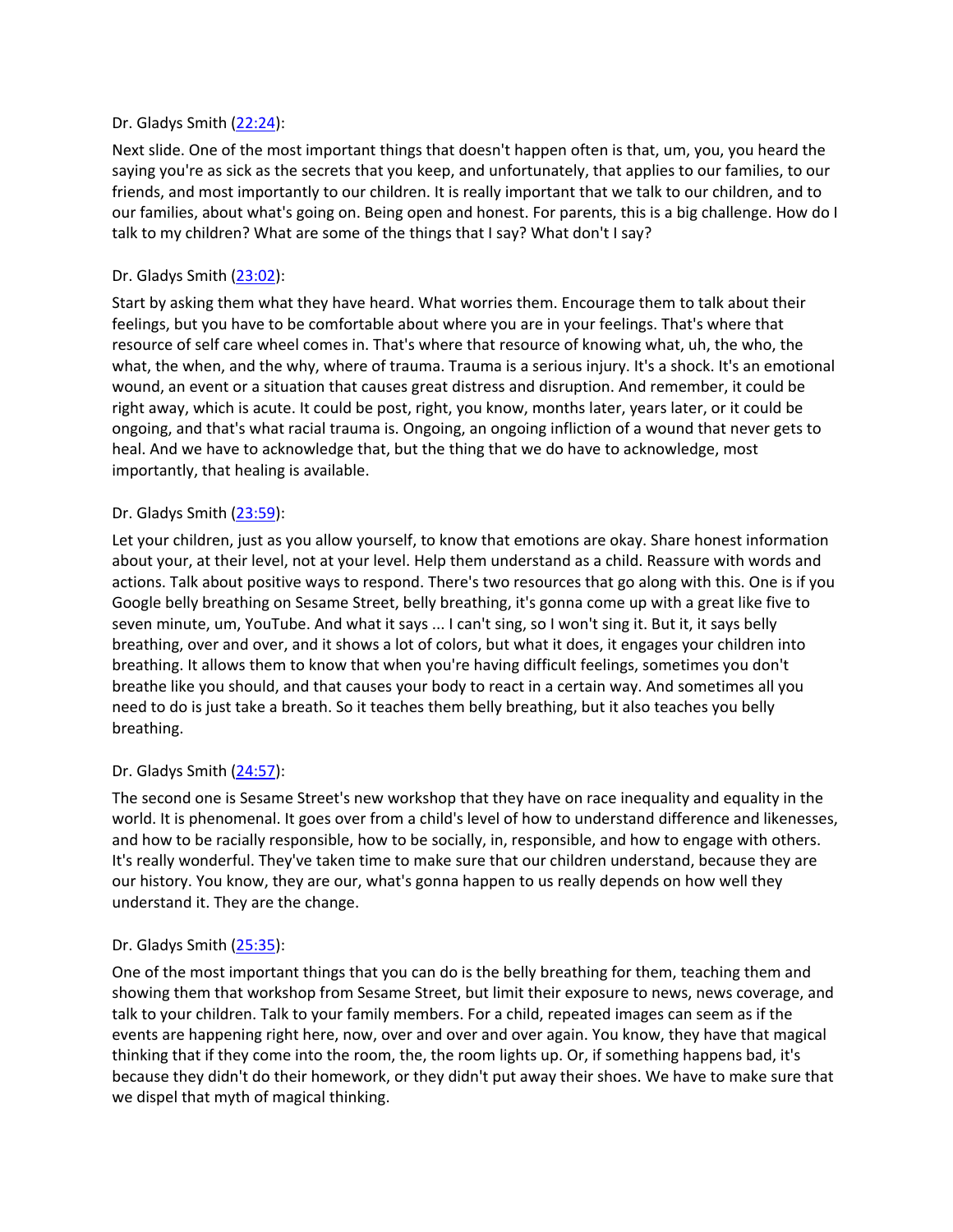### Dr. Gladys Smith ([26:13](https://www.rev.com/transcript-editor/Edit?token=5ohjjDTN_HtyY_w7Q6oUXfcJkCXpZ6rOoBsviwGtyxLFN9LO4o68iFTjCIbLGM3w5gOsZAZ5dlk0W9WuoISk5tnqxHI&loadFrom=DocumentDeeplink&ts=1573.33)):

Next slide. So taking care of yourself is making sure that you understand the realities. There's no easy, and there's no right or wrong way. It takes time to process your feelings and find balance in your life. Other ongoing major structures like we're going through with COVID and all of the things that have, that are going on, the world didn't stop because all of this stuff is happening. The world didn't stop with COVID. We just had to change how we responded to it, and oftentimes change our proximity, change how we work and what we did. And that's what the world is going through right now. That's what we're going through right now, and we're hoping to dispel the microaggressions, the prejudice, the discrimination. You know, all of those things are happening to us, but we have to relearn to heal and respond in a more positive way. In a more positive way.

### Dr. Gladys Smith ([27:13](https://www.rev.com/transcript-editor/Edit?token=kEjjaYZi_5fNZiamXeZ73aY1PvRQy4tee8V3MRGOiV_9DXQlry42STDpM1ExAVUKtZi4FCGB92C8m0eVfwZlulielIc&loadFrom=DocumentDeeplink&ts=1633.67)):

And that begins with making sure that we are okay. Our ongoing major stresses, understanding what they are and understanding how to react. There are a couple of things that you start to notice about yourself. Signs of too much stress include anxiety and worries, feelings of anger and frustration, irritability, that flat feeling where you just get so numb you don't feel anything, poor concentration, feeling overwhelmed, lack of enjoyment, use of drugs and alcohol, which has doubled they say. Uh, and I think in some instances they say it's tripled. You know, they probably don't have the accuracy, but they do know that much more money is being spent on alcohol. Binging on food, you know, binging on television. Anything that you're doing to an excess doesn't allow you to be in the present.

### Dr. Gladys Smith ([28:11](https://www.rev.com/transcript-editor/Edit?token=_SBv8JAQoB8PqMUCGwhs63yE9WyyGsLFo8SEBR4JMgVnk9m6FpHEr9Cl3T1GyVRK4GDe4fACEPeg9EJLBXepIc7xwzE&loadFrom=DocumentDeeplink&ts=1691.1)):

Feelings of increased conflict, feeling detached from others, the loss of humor, a loss of sense of humor, communication difficulties, frequent illnesses, headaches, high blood pressure, muscle aches, constipation, upset stomach, sweating, inability to sleep, to stay asleep, or to go to sleep. Those are some of the signs of too much stress. Those are the signs of stress, but they're also acute signs of racial trauma. And remember, racial trauma, just like trauma, can be acute, it can be post, and it can be ongoing.

# Dr. Gladys Smith ([28:46](https://www.rev.com/transcript-editor/Edit?token=_omaiLjrKicWm2GN4ygmaHiPgiIXEqL8lVcJ7DaHEywDQAa7X_6VS22xRCqa1jz-_P-DfXVucSQQpSYCtuYsrIJQfvo&loadFrom=DocumentDeeplink&ts=1726.37)):

Some of the ways to release and understand those feelings under pressure is to manage your stress. Manage your feelings and manage your stress. Deep breathing is one of those. As I said earlier, belly breathing is one of the most important things that you can do, because it allows that parasympathetic nervous system to be engaged. The second one is the 5-4-3-2-1 technique. You look around the room, and you notice five things. Look around the room and you, well, you don't even have to look around the room, but you notice four things that you feel. Three things that you can hear right now. Two things that you can smell or taste. Take a breath. Say one good thing about yourself, or one good thing about the world. 5-4-3-2-1 is a live saver, because it's, it's like a funnel. It starts wide and it gets really small.

### Dr. Gladys Smith ([30:01](https://www.rev.com/transcript-editor/Edit?token=WGSF0Bs4iCfyjqZtJokN1eanMdVs9WwMfarI2baBlSa0Y_0-pdPNgHkbJXxCLtyIebXhcFTM3QJLEoo1tQV39rgVT2s&loadFrom=DocumentDeeplink&ts=1801.41)):

Belly breathing, as we mentioned before. Another one is heart breathing, breathing in for a count of four and breathing out for a count of six. You repeat this for six cycles. No one has to know you're doing it. No one even knows what you're doing it. But you are self regulating. You are controlling your emotions rather than being controlled by the external world, and that is extremely important.

Dr. Gladys Smith ([30:25](https://www.rev.com/transcript-editor/Edit?token=TPlH38KsyXFRkIZ3aw-SngVltGFLXFs9nF-Bada1Qhgp72gIr1C3L-GBL3Q5vpQd4ddCcDNKo-eNqxXNq6hRaQGzM_s&loadFrom=DocumentDeeplink&ts=1825.17)):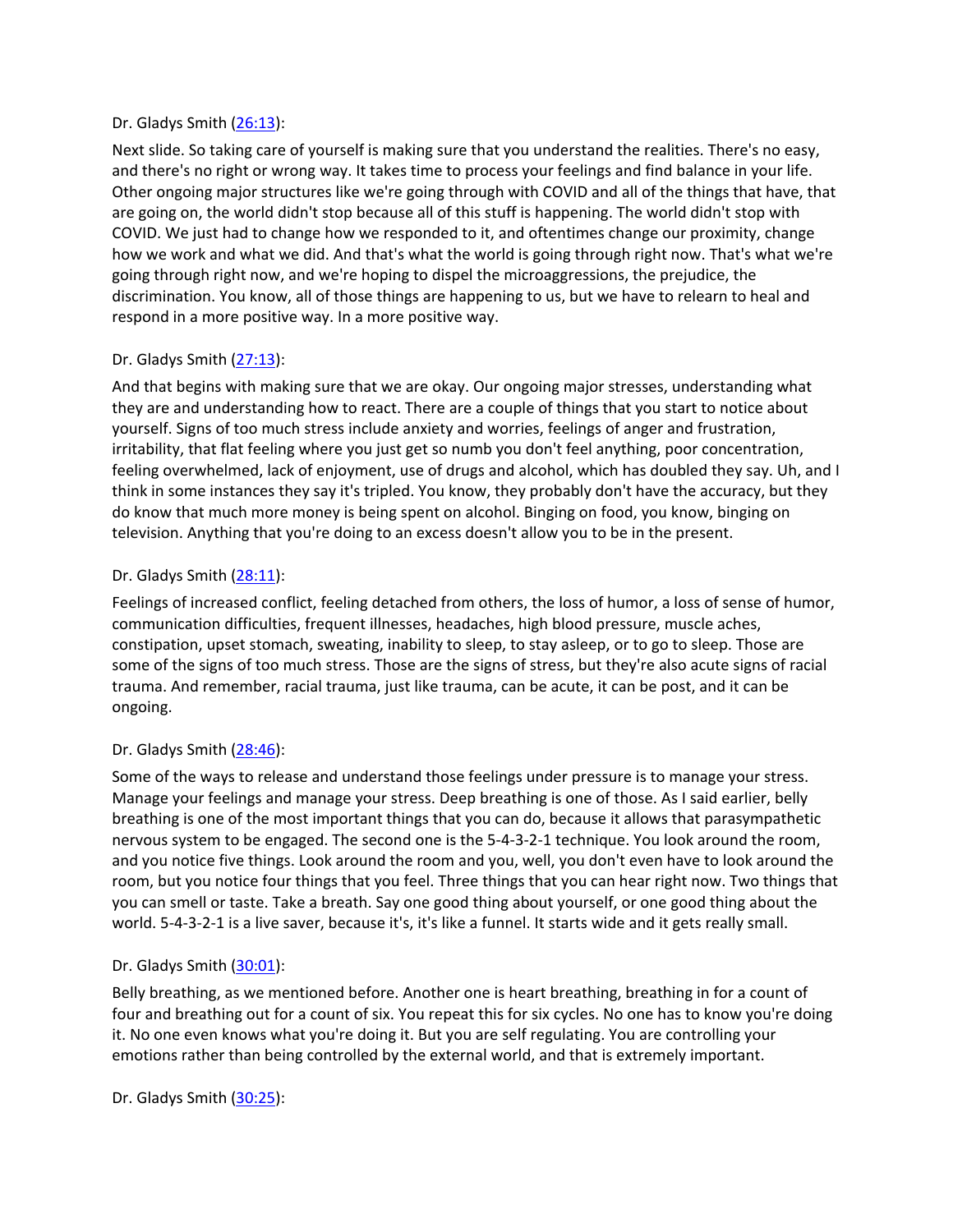Saying pleasant words as you inhale, breathing in peace and breathing out calm. Breathing in calm, and breathing out relax. You can tackle tension by tightening certain parts of your body, and then releasing. Tighten certain parts of your body and then releasing, starting with the shoulders, starting with the stomach, starting with your feet and your legs. The idea is that you undulate between the tension and then the release, and then you start to more notice the release.

# Dr. Gladys Smith ([31:03](https://www.rev.com/transcript-editor/Edit?token=M-zFqa-fHJ0NljrpF77lG6U8xlm34CzbhHmOiSXo8aZviKpJfgCxXSGhCOXGiX7Itk_ivP1SGaZmj8KlzKjItPN5SWM&loadFrom=DocumentDeeplink&ts=1863.12)):

You can write positive affirmations on a board. I remember looking in high schools, and they had this, um, project where they would put all these positive words in the bathroom on little cards, and every time someone could either take one or put one, put one down.

### Dr. Gladys Smith ([31:18](https://www.rev.com/transcript-editor/Edit?token=M66TDGLp-CYaxxm8hJbljHe0d2JTtVsWI5RGNs5xyQoChal2JHgeIQDGamd09PQsmvatvvXq8-cYj6JbgAC6xbaVjCQ&loadFrom=DocumentDeeplink&ts=1878.46)):

One of the most important things that you can also do is just close the door. Take some time for a breather and escape for a short time from all the stimulation. Over-stimulation causes stress, and causes racial trauma and racial tension in an individual to over boil. To get overwhelmed, to get hyper- or hypoaroused. That window of tolerance is not at a comfortable level. You're not able to engage with anyone as they are, but only as you believe them to be from what you've heard and seen, and your reaction physically and psychologically.

# Dr. Gladys Smith ([31:58](https://www.rev.com/transcript-editor/Edit?token=DDKM9XeXfdUJxayb81tYOM_vpYH6_FS_LTKjildqYRTae-RNAtX9H-ikjK2UMNGoU8XrJ2u8_AtMhgI0nZZdHgot6gY&loadFrom=DocumentDeeplink&ts=1918.54)):

Those are a few resources that you can utilize, um, to gather with your family, with your community. Managing racial trauma, managing trauma is possible. Because understanding how you are responding allows you to move forward in a more positive way. Not to engage in self medication, not to take the, the anger and frustrating out on another individual, but be more active and more proactive.

### Dr. Gladys Smith  $(32:27)$  $(32:27)$  $(32:27)$ :

The other thing that I mentioned is that it is extremely important to become knowledgeable on what the issues are and why we are at the state that we are today. Sometimes I think we just take the, the word of others, and we just go along with the flow. But understanding is most important.

### Dr. Gladys Smith ([32:46](https://www.rev.com/transcript-editor/Edit?token=OilfxsBKAqJrmCpjs_FIyIUL-Ov_Hk9d7N3uWT7Ml7SRqVU6tj6_DeomXbOcBtH598Xard9AM1hzYY5P7tKqshoZIcc&loadFrom=DocumentDeeplink&ts=1966.81)):

Next slide. You matter. Two words. Not just today, but every day. These are challenging times. These are times that'll call on our strength, our resilience, and our unshakable belief in our value and rights as human beings. The strategies I've shared with you today are just a few, but if you start to Google some of those things, it's connected to other things. You start to read some of the information, you start to learn that it's not about not feeling, or getting over this. There's small ways to bring your thoughts and feelings to a place where you can manage them, and doing this, you can harness the power and challenge them towards positive outcomes.

### Dr. Gladys Smith ([33:43](https://www.rev.com/transcript-editor/Edit?token=2A1szc8CP9NEGIi-H21Tiu-WyBbIIE2s7n87z66XiEJuND2EYPwh2Fh073OvGdvzm1odYWulqsZBXlG48umi59Yrd70&loadFrom=DocumentDeeplink&ts=2023.66)):

Racial trauma is not gonna go away today. It's not gonna go away tomorrow. It takes time to address stress, depression, anxiety, all the things that go along with it. But knowing that you matter is the most important thing, and that we can move forward in a positive way.

Dr. Gladys Smith ([34:04](https://www.rev.com/transcript-editor/Edit?token=qfbvFkBvwNpippSJNd4cgT3S1ROgsq5gYf35jugtLe-zGKFoE4OSWoMOgJngoNx8N-oXo6nZo4g-1ohcxi3P4h0PHEQ&loadFrom=DocumentDeeplink&ts=2044.85)):